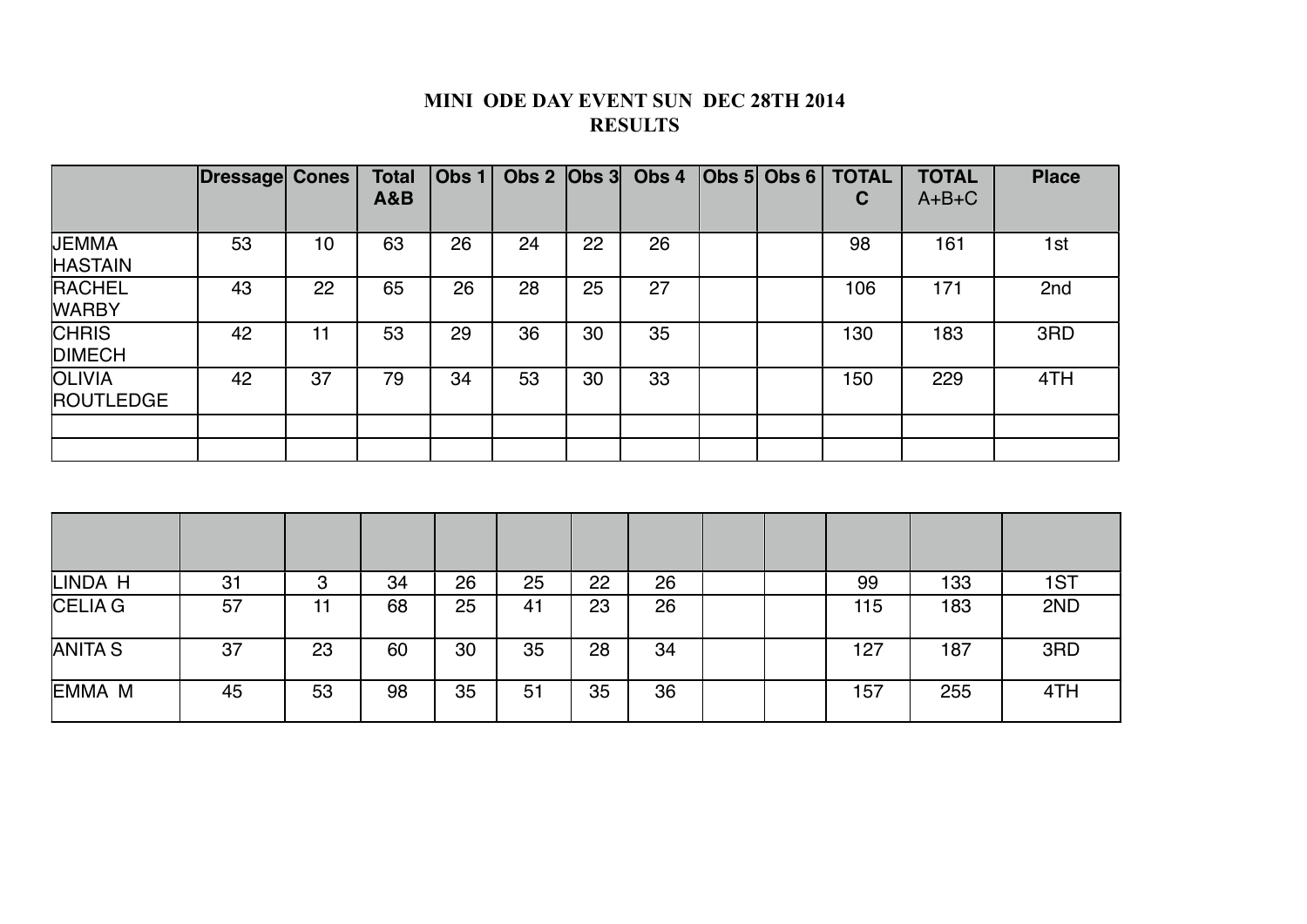## **BRADBOURNE MINI INDOOR / OUT SUN DEC 28TH**

 $\sim$ 

|                                   | <b>Dressage</b> | <b>Cones</b> |    |    | Total $\vert$ Obs 1 $\vert$ Obs 2 |    | Obs $3   Obs 4   Obs 5$ | Obs <sub>6</sub> | <b>Total C</b> | A,B,C | <b>Place</b> |
|-----------------------------------|-----------------|--------------|----|----|-----------------------------------|----|-------------------------|------------------|----------------|-------|--------------|
|                                   |                 |              |    |    |                                   |    |                         |                  |                |       |              |
| <b>SARAH MAC</b>                  | 23              | $\mathbf 0$  | 23 | 20 | 22                                | 20 | 23                      |                  | 85             | 108   | 1ST          |
| <b>SUZIE</b><br><b>COX</b>        | 29              | 18           | 47 | 21 | 23                                | 20 | 23                      |                  | 87             | 134   | 2ND          |
| <b>MARILYN PAGE</b>               | 31              | 8            | 39 | 24 | 28                                | 23 | 26                      |                  | 101            | 140   | 3RD          |
| <b>WENDY</b><br><b>FIELDER</b>    | 45              |              | 46 | 22 | 27                                | 21 | 25                      |                  | 95             | 141   | 4TH          |
| <b>ISOBEL 1</b>                   | 39              |              | 40 | 27 | 28                                | 26 | 35                      |                  | 116            | 156   | 5TH          |
| <b>ISOBEL 2</b>                   | 39              | 3            | 42 | 25 | 78                                | 26 | 28                      |                  | 157            | 199   | 6TH          |
| <b>CATHERINE</b><br><b>WALTON</b> | 33              | 42           | 75 | 41 | 44                                | 33 | 37                      |                  | 155            | 230   | 7TH          |
| <b>PHILLIPA</b><br>H/C            | 18              | 9            | 27 | 20 | 23                                | 19 | 22                      |                  | 84             | 111   | H/C          |
|                                   |                 |              |    |    |                                   |    |                         |                  |                |       |              |